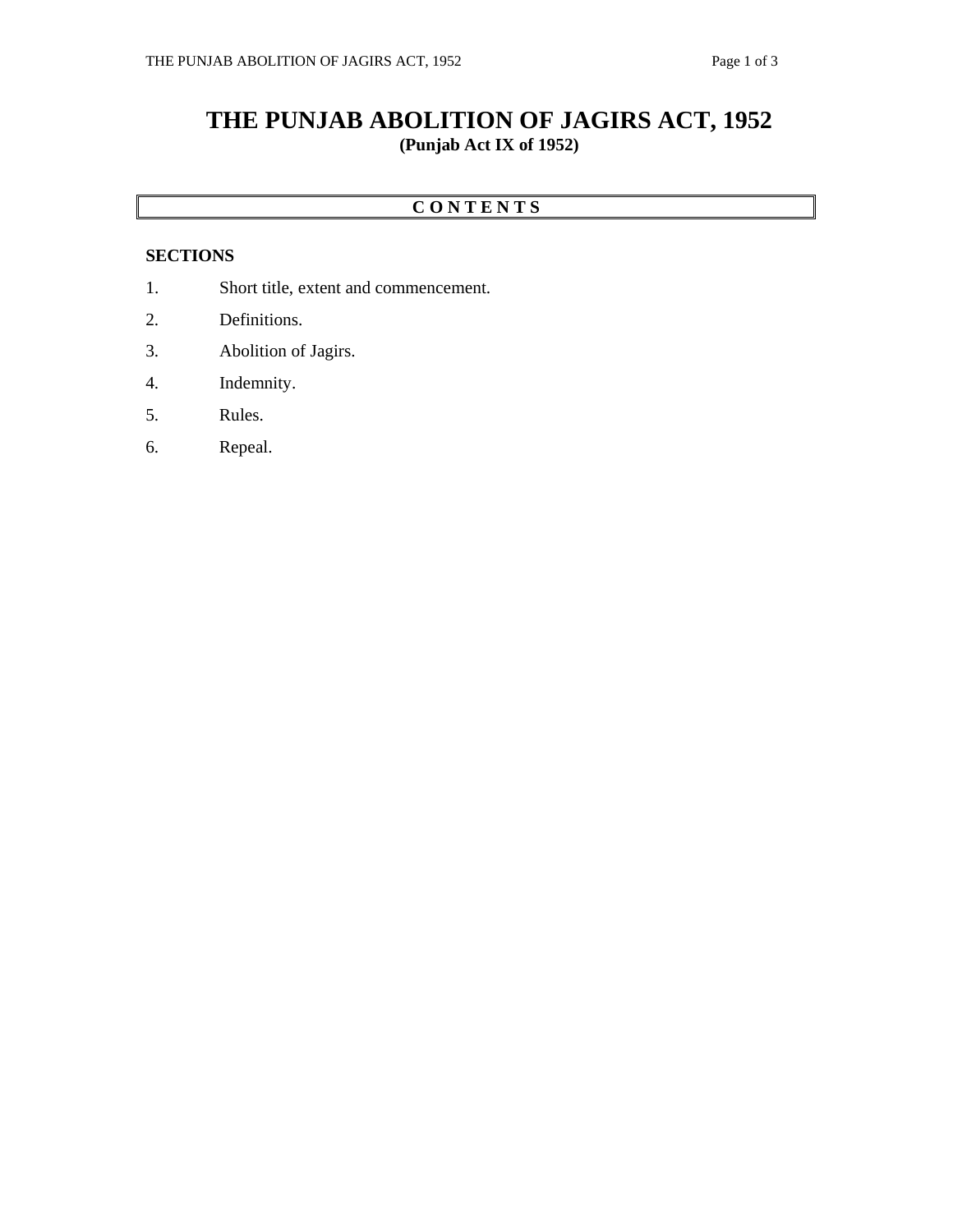# 1 **THE PUNJAB ABOLITION OF JAGIRS ACT, 1952 (Punjab Act IX of 1952)**

[4 February 1952]

### *An Act to provide for the abolition of jagirs*

**Preamble.—** WHEREAS it is expedient to abolish Jagirs in the Punjab; It is hereby enacted as follow:-

**1.** Short title, extent and commencement.—(1) This Act may be called the Punjab Abolition of Jagirs Act, 1952.

- (2) It shall extend to the Punjab.
- (3) It shall come into force at once.

**2. Definitions.**—In this Act unless there be anything repugnant to the subject or context—

- (i) "Jagir" includes—
	- (a) any grant of money made or continued by or on behalf of  $2$ [State] which purports to be or is expressed to be payable out of land revenue; or any assignment or release of land revenue made by a competent authority before the passing of the Punjab Jagirs Act, 1941, or made or deemed to have been made under the said Act; and
	- (b) any estate in land created or affirmed by or on behalf of  $\frac{3}{3}$ [State] for the sole purpose of enabling the person in whose favour it is created to collect or receive land revenue or any portion thereof;
- (ii) "Government" means the Government of the Punjab;
- (iii) "Military Jagir" means a jagir granted to any person as a reward for his personal services as a member of the military forces or for the military services of any one related to him by blood or marriage;
- (iv) "Religious or charitable institution" means an institution maintained for the purpose of providing religious or educational instruction or for the relief of the poor or for providing medical relief or the advancement of any other object of general public utility.

**3. Abolition of Jagirs.**—(1) All jagirs not being military jagirs or jagirs in favour of any religious or charitable institution, created at any time and operative at the time of the coming into force of this Act shall immediately cease to be operative.

(2) No jagir shall be created after the coming into force of this Act.

 (3) Subject to the provisions of sub-section (1) all rights, which have accrued or are due to accrue to the holder of any jagir or to his successor-in-interest or assignee in respect of such jagir shall forthwith terminate.

 **4. Indemnity.—** No compensation shall be claimed by any one affected by the foregoing provisions and no court shall have jurisdiction to entertain any suit or other proceedings instituted by or on behalf of any person claiming any sum or other benefit in respect of a jagir.

**5.** Rules.— The Government may frame rules  ${}^{4}$  to give effect to the provisions of this Act.